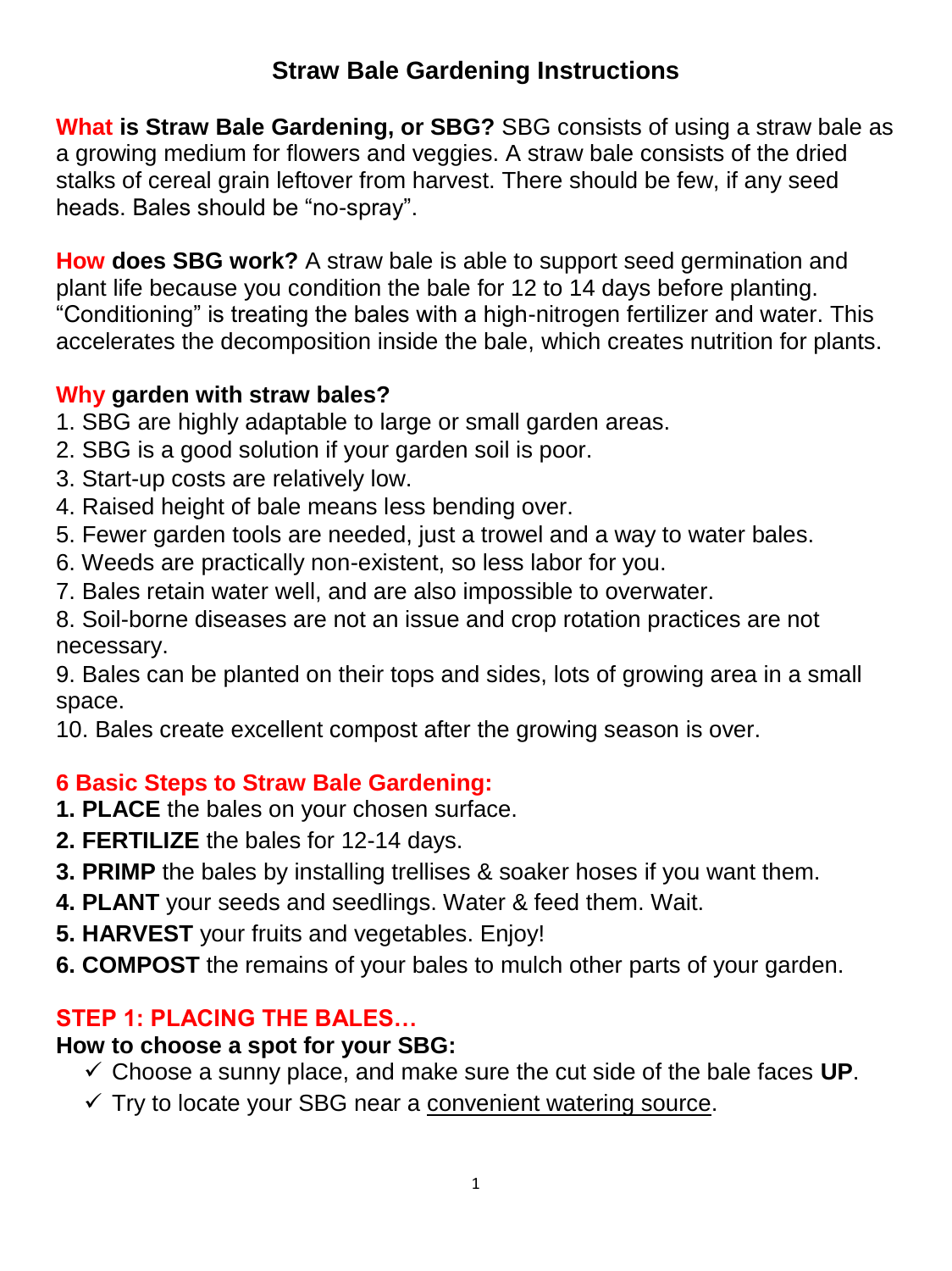- $\checkmark$  If planting on a slope, position your bales so the long dimension runs down the slope. *[This will make them less likely to tip over in wind].*
- $\checkmark$  If you wish to make your bales higher, you can stack two, or stack a few wooden pallets and place bales on top.
- **Suitable SBG surfaces:** A flat surface is easiest and the most stable. Grass, asphalt, concrete, stone, wood chips, wooden pallets.
- **Unsuitable SBG surfaces:** Wood surfaces, like decks, because the bottom of a straw bale has constant moisture and can warp wood and damage paint & stain. Plastic is also a poor choice because the constant moisture can make things slippery and dangerous.

#### **STEP 2: FERTILIZE THE BALES…**

## **Fertilizer 101 (What's the deal with N-P-K?)**

A fertilizer bag has 3 numbers on it that represent the macro-nutrients used by plants. These numbers represent:

> Nitrogen **(N)** Phosphorus, aka phosphate **(P)** Potassium, aka potash **(K)**.

**The bag below has the numbers 29-3-4 and contains 29% nitrogen, 3% phosphorus, and 4% potassium by volume.** *[The numbers are always in that order: N-P-K]*



**READ YOUR LABELS CAREFULLY!**  Lawn fertilizer is a cheap source of high nitrogen, like the bag to the left. Try to buy a bag with at least 20% N. **WARNING!!** Don't buy a bag that contains *weed killer* or says *"crab grass control"* Avoid a *slow-release* formula! On the back, this bag lists only 4% Nitrogen is slow release, that's ok. *(More than 12% slow release slows conditioning.)*

You will begin the conditioning process using a high nitrogen (N) fertilizer. 10 days into the process you will switch to a balanced fertilizer that contains equal percentages of nitrogen, phosphate, and potash. **Fertilizer with a 10-10-10 label is what to buy.** 

## **How do I apply the fertilizer??**

- $\checkmark$  First measure out how much you need to apply
- $\checkmark$  Use a tool to stab holes in the bale's top (rebar, broken ski pole, etc)
- $\checkmark$  Sprinkle fertilizer all over bale's top, then water completely.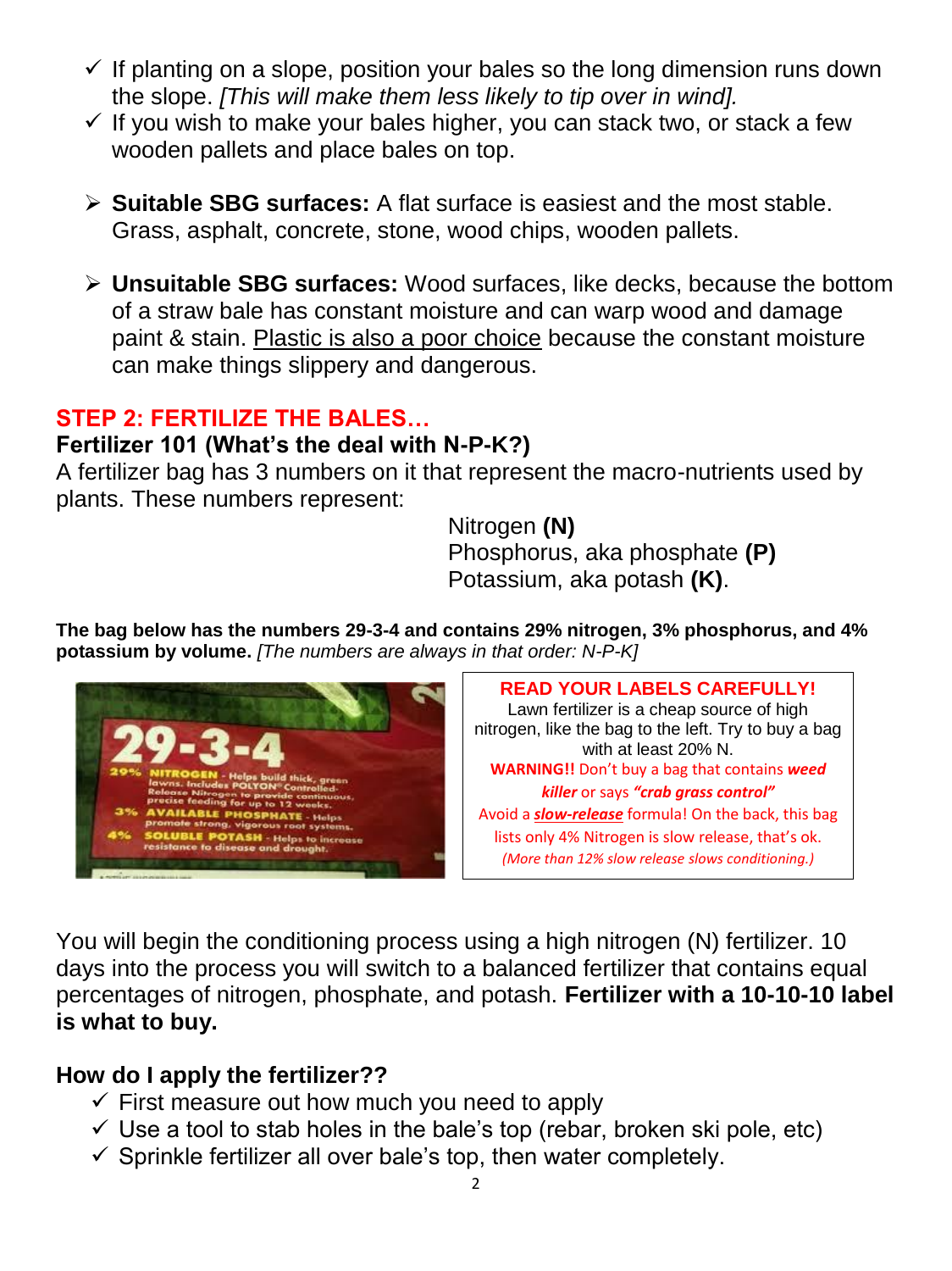### **How much of each fertilizer do I need??**

- $\checkmark$  Each bale you condition will require about 1 pound (lb) of high N.
- $\checkmark$  Each bale you condition will also require 1 cup of 10-10-10.
- $\checkmark$  A fertilizer bag will list how many pounds is it. It's ok to buy more than you need because it doesn't go bad and can be used next year. Or share with a friend.

# **Traditional Fertilizer SBG Conditioning Schedule**

(The amounts noted are per bale)

| <b>DAY IN PROCESS</b> | <b>AMOUNT OF FERTILIZER</b> | <b>WATER</b>                |
|-----------------------|-----------------------------|-----------------------------|
|                       | $\frac{1}{2}$ cup           | water to saturation         |
|                       |                             | water to saturation         |
| 3                     | $\frac{1}{2}$ cup           | water to wash in fertilizer |
| 4                     |                             | water to saturation         |
| 5                     | $\frac{1}{2}$ cup           | water to wash in fertilizer |
| 6                     |                             | water                       |
|                       | $\frac{1}{4}$ cup           | water                       |
| 8                     | $\frac{1}{4}$ cup           | water                       |
| 9                     | $\frac{1}{4}$ cup           | water                       |
| 10                    | 1 cup 10-10-10              | water to wash in fertilizer |
| 11                    |                             | skip                        |
| 12                    | plant today!                | water new plants & seeds    |

#### *What to expect while your bales are conditioning:*

As the conditioning process continues, changes occur. The bales are decom-posing and creating nutrients for your future plants. Here's what you may find:

*Stinkiness!* Lasts only a few days then mellows out. Relax, it's a plant rot smell vs. the neighbors thinking you have carrion rotting in the yard.

**Shrinkage!** The bales may look a bit shrunken in places, or the nylon twine that bind the bale may need to be tightened. Your choice to fuss with twine, it'll be ok for the season probably.

*Sprouting Grass!* There may be a few rouge grain seeds left in your bale. They may sprout and suddenly give your bales a grassy look. Just pull them out. No straw bale is perfect.

*Heat!* Compost piles generate heat; it's a good sign that all is well. The trick is to not plant until the heat becomes more ambient. Stick a thermometer 6 inches into bale to see how hot.

*Mushrooms!* DO NOT EAT THESE! They are harmless to the bale; I usually ignore them or pull them (wearing gloves) and bury them into the bale. Mushrooms are a sign decomposition is progressing nicely. This is what you want to happen.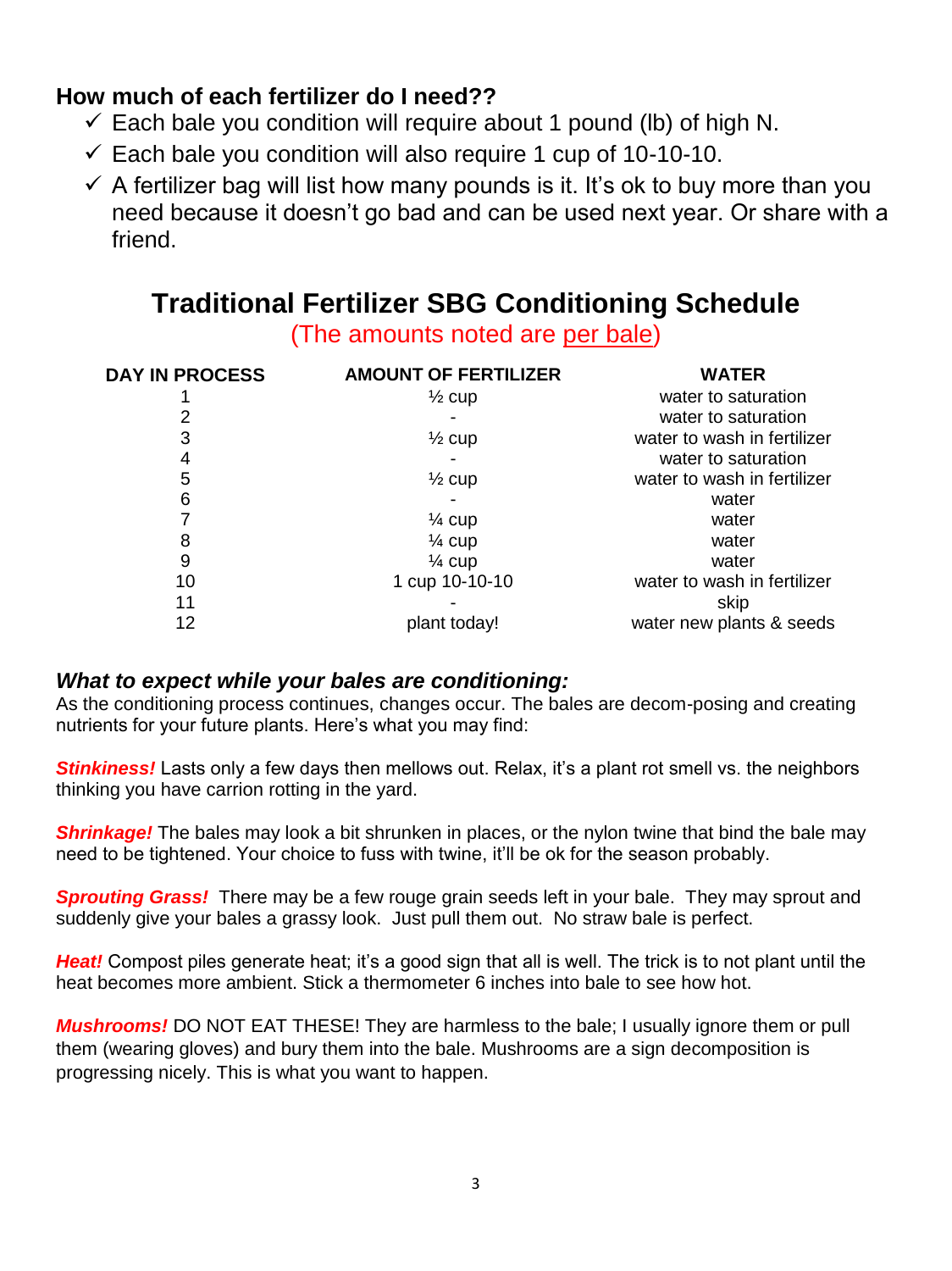#### *Can I condition my SBG with organic fertilizer instead of traditional? HOW DO I DO THAT?? What are the differences?*

It takes more fertilizer to condition organically because organic fertilizers generally have lower nitrogen percentages then conventional fertilizers. It may take more time for conditioning to complete because of that. Organic fertilizer is labeled with the N-P-K numbers too.

#### **SOURCES OF ORGANIC FERTILIZER**

#### **NITROGEN**

- "Milorganite" (dead microbes that have consumed organic matter in waste water, it has about 5% N and is slow release)
- Blood Meal (about 12-15% N)
- Fish Emulsion
- Composted Chicken Manure
- Feather Meal

#### **PHOSPHORUS**

- Bone Meal (also has a good dose of Calcium, which plants need)
- Fish Meal

#### **POTASSIUM**

- Sifted Wood Ashes
- Kelp Meal
- Greensand

# **Organic Fertilizer SBG Conditioning Schedule**

(The amounts noted are **per bale**)

| <b>DAY IN PROCESS</b> | <b>AMT. ORGANIC FERTILIZER</b> | <b>WATER</b>                |
|-----------------------|--------------------------------|-----------------------------|
|                       | 3 cups                         | water to saturation         |
|                       |                                | water to saturation         |
| 3                     | 3 cups                         | water to wash in fertilizer |
|                       |                                | water to saturation         |
| 5                     | 3 cups                         | water to wash in fertilizer |
| 6                     |                                | water                       |
|                       | 1 $\frac{1}{2}$ cups           | water                       |
| 8                     | 1 $\frac{1}{2}$ cups           | water                       |
| 9                     | 1 $\frac{1}{2}$ cups           | water                       |
| 10                    | 3 cups P & K source            | water to wash in fertilizer |
| $11 - 16$             |                                |                             |
|                       |                                | water new plants & seeds    |

#### **STEP 3: PRIMP THE BALES…**

**Building a trellis for your SBG:** Do I have to do this? *No, it's optional.* 

#### **Why a trellis is helpful:**

 $\checkmark$  A trellis can support vines and heavy vegetables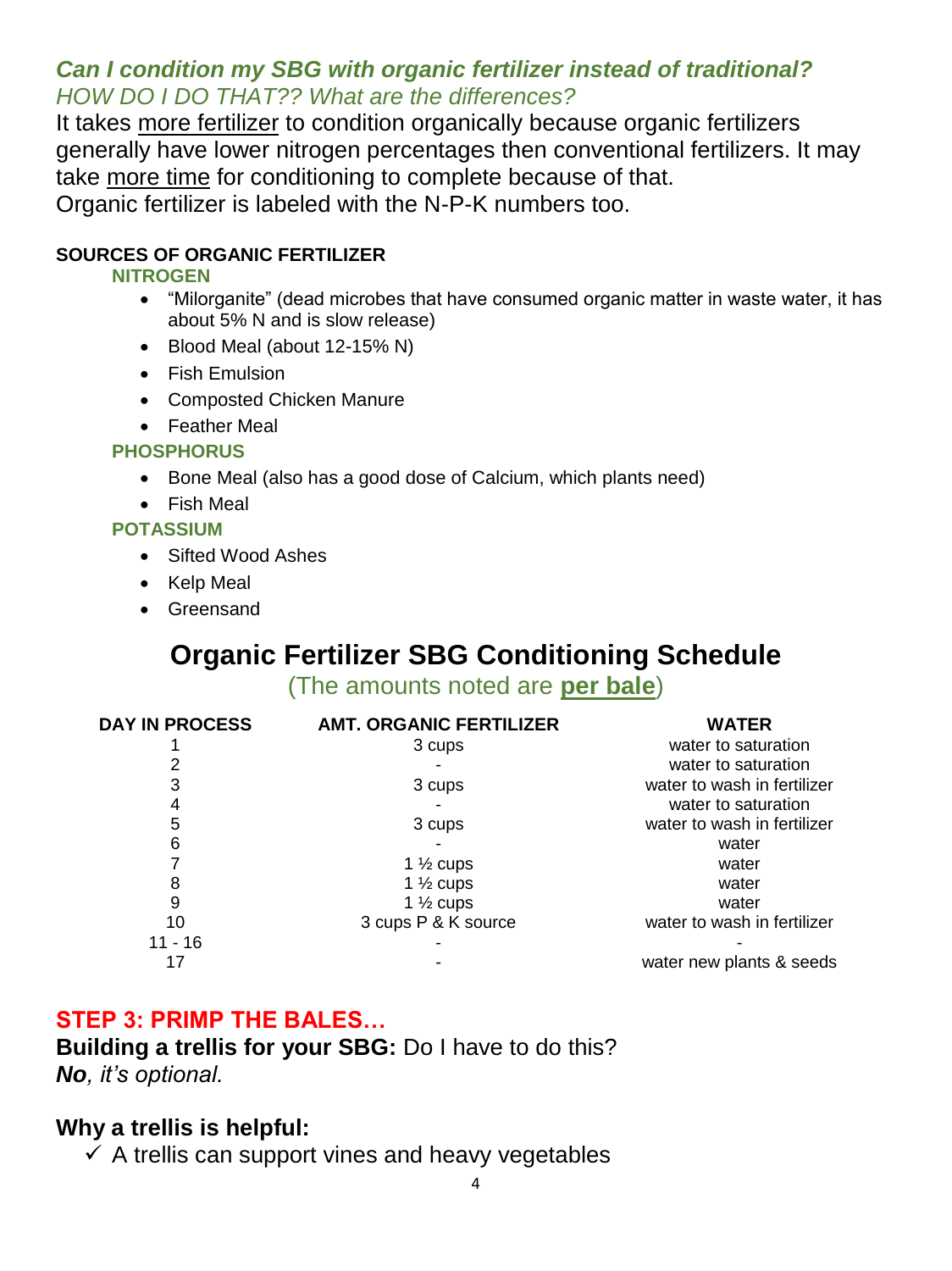- $\checkmark$  A trellis can support plastic sheeting to extend the growing season.
- $\checkmark$  A trellis can support row covers to protect crop from insects.

#### **Anatomy of a trellis:**

- $\checkmark$  Two 6 8 foot posts. (You should use a post pounder and mallet to install)
- $\checkmark$  14 gauge galvanized wire to run between the posts a several heights (10")
- $\checkmark$  2x4 or 2x6 piece of lumber to connect the two posts. (If the posts are over 12 feet apart use 2x6 lumber.)
- $\checkmark$  Screws to connect the 2x4 to the fence posts.
- $\checkmark$  Optional: Row cover fabric to prevent flying insect damage
- $\checkmark$  Optional: Plastic sheeting to prevent cool temps from damaging crops.
- $\checkmark$  Optional: Clothes pins or similar clips to secure plastic or row cover to trellis and bales.
- $\checkmark$  Optional: Jute or twine to tie sprawling plants to galvanized wire.

#### **Installing a soaker hose system:** Do I have to do this?

*No*, using a regular hose with a sprayer is *just fine*. So is a watering can.

- Soaker hoses are helpful as a time saving device. If your SBG is small you needn't bother.
- $\triangleright$  YouTube is a good source for figuring out the best way to design a system.
- $\triangleright$  Plan your design on paper first, based on your SBG layout, then lay out your hoses and fittings *before* you start cutting and splicing hoses and fittings.

## **STEP 4: PLANT THE BALES…Two ways of planting…**

#### **DIRECT SEEDING A STRAW BALE**

The decomposition that takes place in a conditioned straw bales generates warmth that helps seed germination. If you direct seed your straw bale, you will need to first put down a layer of sterile planting medium or potting soil mix to plant seeds into. This layer should be about 1-2 inches deep. Be sure to pat it down firmly and water *before* seeding. This will keep seeds in place and retain water during germination. Eventually the roots of the germinated plant will grow down into the bale. Please **DO NOT use garden soil** for the seedbed because this can introduce diseases. *Water seedbed after planting*. Check frequently and water as needed.

## **TRANSPLANTING SEEDLINGS TO A STRAW BALE**

Before you plant seedlings, it is important to *make sure the internal temperature of the bale is not too hot*. If you place a thermometer 6 inches into the bale and it is 105 degrees or more, *wait a day or 2 for it to cool down*.

To plant a seedling, remove it carefully from its pot—even if it is a "compostable" peat pot. Use a trowel to stab into the bale and work it back and forth to make a hole. Use sterile planting mix or potting soil to "heal in" around the transplant to ensure the roots are covered and not at risk to dry out*. Again, DO NOT use*